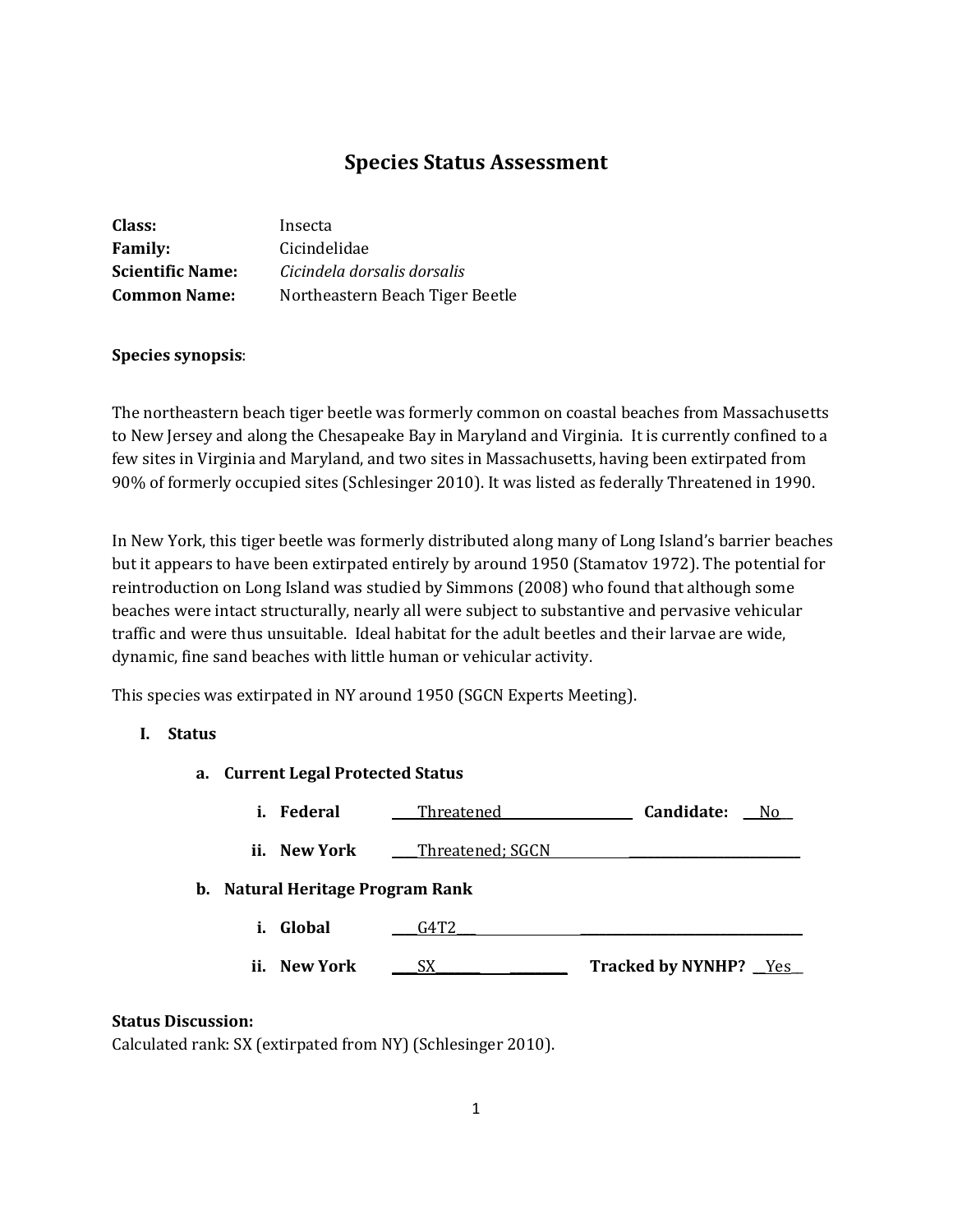# **II. Abundance and Distribution Trends**

- **a. North America**
	- **i. Abundance**

**\_\_X\_\_\_ declining \_\_\_\_\_increasing \_\_\_\_\_stable \_\_\_\_\_unknown**

**ii. Distribution:**

**\_\_X\_\_\_ declining \_\_\_\_\_increasing \_\_\_\_\_stable \_\_\_\_\_unknown**

**Time frame considered:** Total decline since early 1900s is about 99.9%

Severe decline

- **b. Regional (e.g., Atlantic Flyway, USFWS Region 5 – Northeast, Watershed, Hydrologic Unit)**
	- **i. Abundance**

| $X$ declining increasing             | stable<br>unknown       |
|--------------------------------------|-------------------------|
| ii. Distribution:                    |                         |
| $\underline{X}$ declining increasing | _unknown<br>_____stable |
| Regional Unit Considered:            | Northeast               |
| Time Frame Considered:               | since the early 1900s   |
| Severe decline                       |                         |

**c. Adjacent States and Provinces**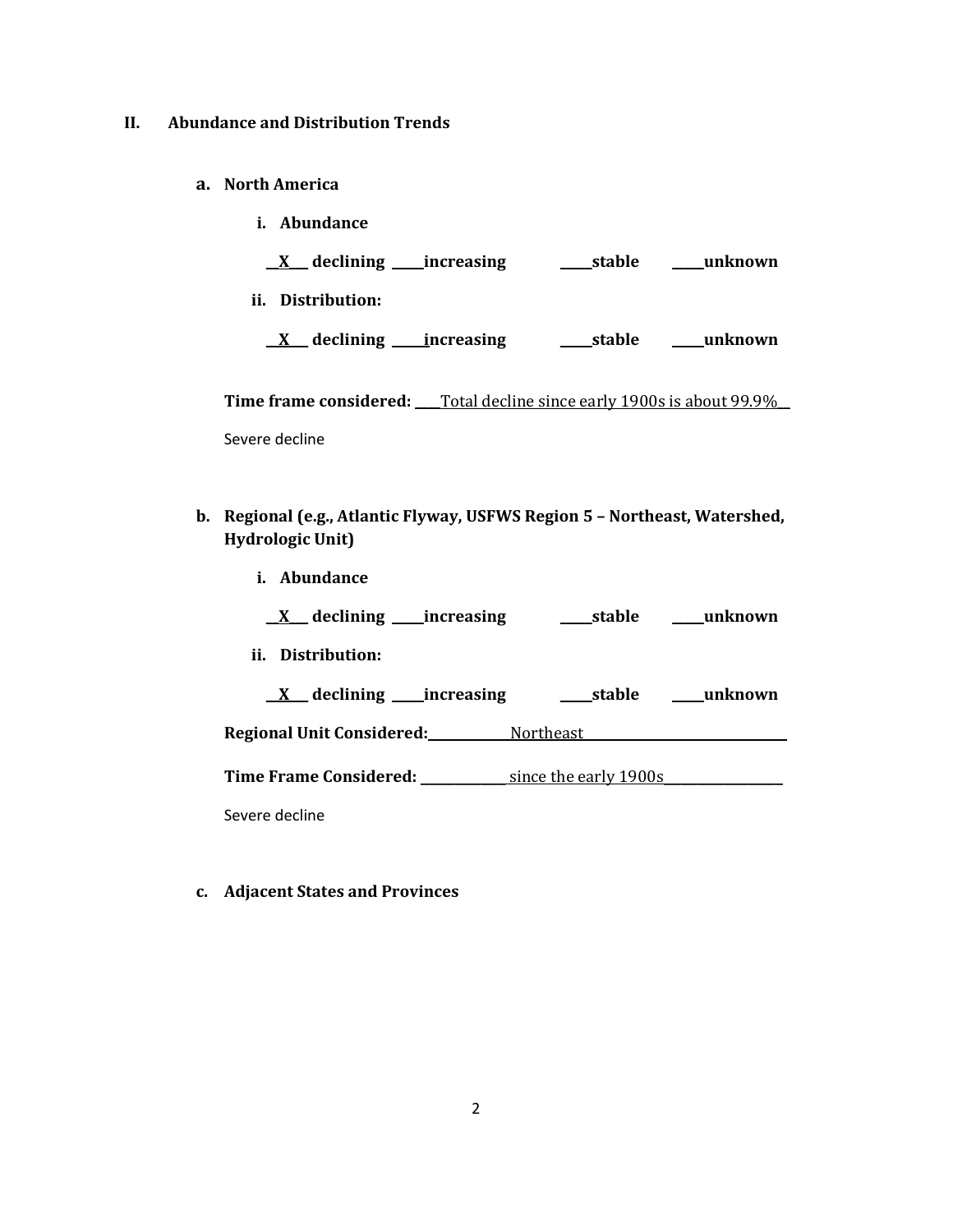| <b>ONTARIO</b>                                                                                                                                                                                                                 | Not Present X                           | No data _______                 |
|--------------------------------------------------------------------------------------------------------------------------------------------------------------------------------------------------------------------------------|-----------------------------------------|---------------------------------|
| <b>PENNSYLVANIA</b>                                                                                                                                                                                                            | Not Present $X$                         | No data $\_\_\_\_\_\_\_\_\_\_\$ |
| <b>QUEBEC</b>                                                                                                                                                                                                                  | Not Present $X$                         | No data ______                  |
| <b>VERMONT</b>                                                                                                                                                                                                                 | Not Present $X$                         | No data ______                  |
| <b>CONNECTICUT</b>                                                                                                                                                                                                             |                                         |                                 |
| i. Abundance<br>ii. Distribution:                                                                                                                                                                                              |                                         |                                 |
|                                                                                                                                                                                                                                |                                         |                                 |
| Time frame considered: since the early 1900s                                                                                                                                                                                   |                                         |                                 |
| Listing Status: Special Concern SGCN? Yes                                                                                                                                                                                      |                                         |                                 |
| Moderate decline                                                                                                                                                                                                               |                                         |                                 |
| <b>MASSACHUSETTS</b>                                                                                                                                                                                                           | Not Present ____________ No data ______ |                                 |
| i. Abundance                                                                                                                                                                                                                   |                                         |                                 |
| declining _____increasing                                                                                                                                                                                                      |                                         | <u>X</u> stable ___ unknown     |
| ii. Distribution:                                                                                                                                                                                                              |                                         |                                 |
| declining increasing X stable unknown                                                                                                                                                                                          |                                         |                                 |
| Time frame considered: Since 2006 Superson Contains the Constant of Superson Constant Constant Oriente Constant Constant Oriente Constant Constant Constant Constant Constant Constant Constant Constant Constant Constant Con |                                         |                                 |
|                                                                                                                                                                                                                                |                                         |                                 |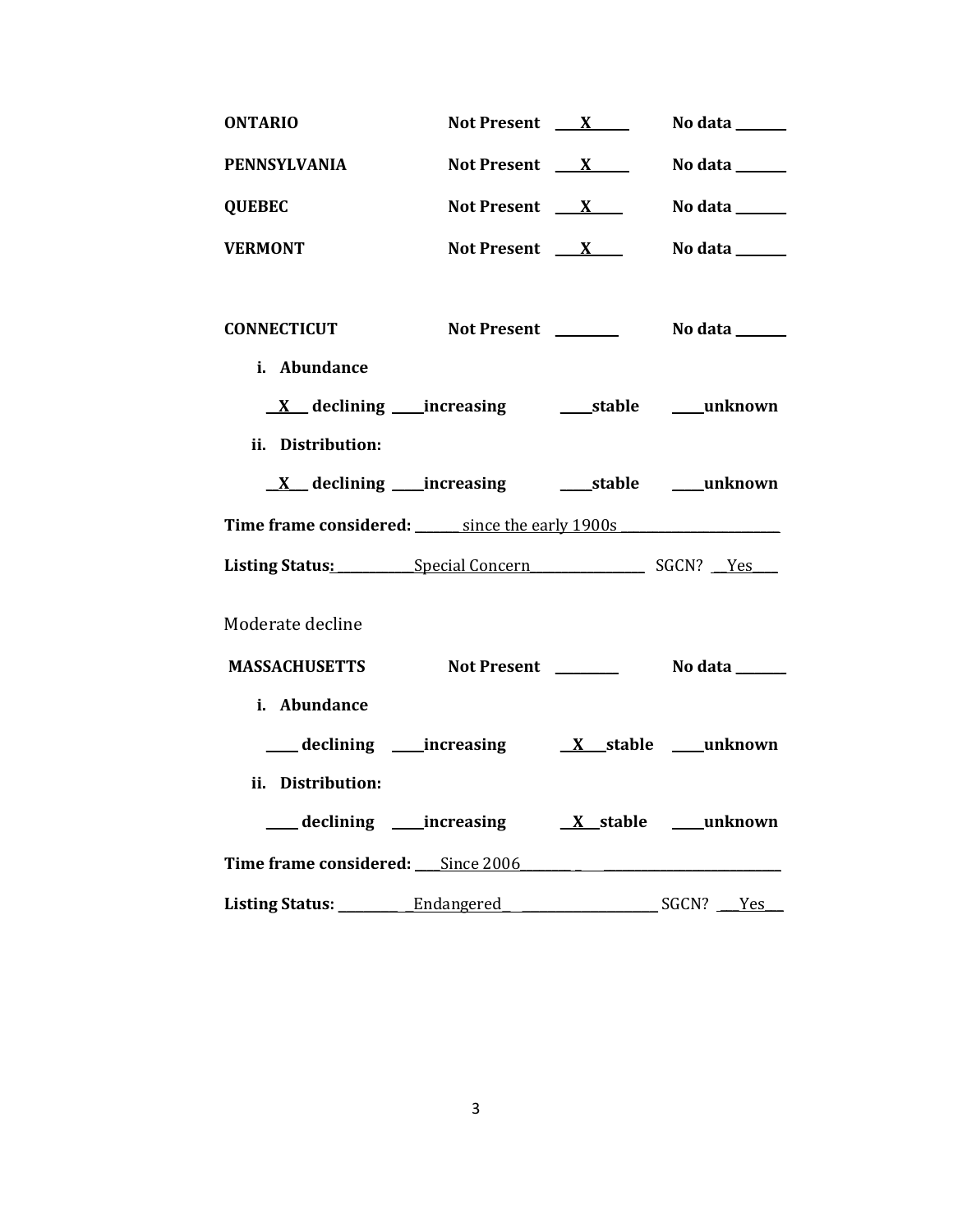| <b>NEW JERSEY</b>                            |                                                        |  |
|----------------------------------------------|--------------------------------------------------------|--|
| i. Abundance                                 |                                                        |  |
|                                              | <u>X</u> declining increasing stable muknown           |  |
| ii. Distribution:                            |                                                        |  |
|                                              |                                                        |  |
| Time frame considered: since the early 1900s |                                                        |  |
|                                              |                                                        |  |
| Moderate decline                             |                                                        |  |
| d. NEW YORK                                  |                                                        |  |
| i. Abundance                                 |                                                        |  |
|                                              |                                                        |  |
| ii. Distribution:                            |                                                        |  |
|                                              | <u>X</u> declining increasing stable must be declined. |  |
| Time frame considered: since the early 1900s |                                                        |  |

# **Monitoring in New York.**

No regular surveys are being conducted for this species at this time and there are no known populations to monitor. Most potentially suitable beach areas on Long Island have been visited in recent years and found to be unsuitable (Simmons 2008, Schlesinger 2010).

### **Trends Discussion:**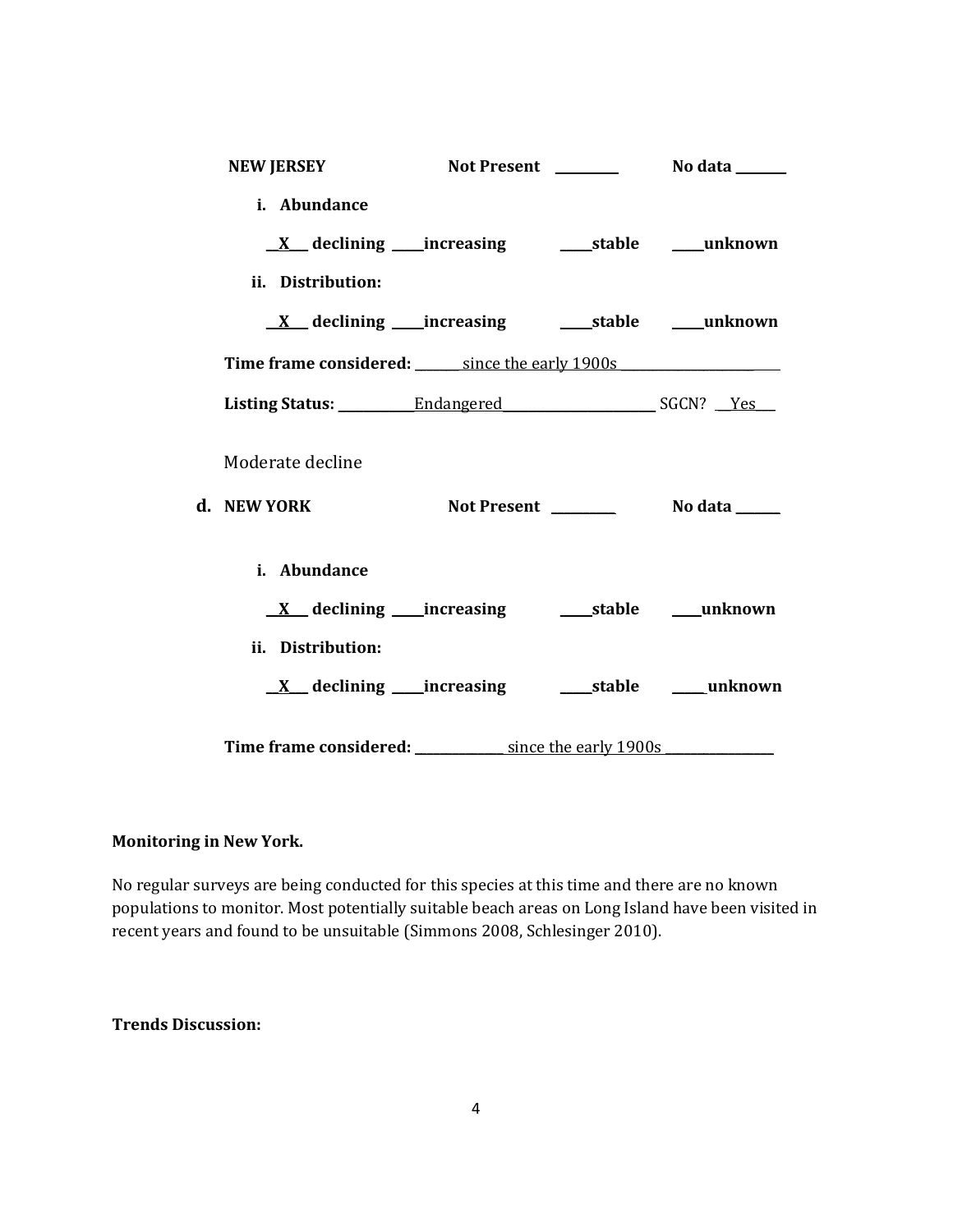

Figure 1. Conservation status of the northeastern beach tiger beetle (NatureServe 2011).



**Figure 2.** Former distribution of *Cicindela dorsalis dorsalis* on Long Island, New York. Light green dots represent approximate historical locations (Map from Schlesinger 2010).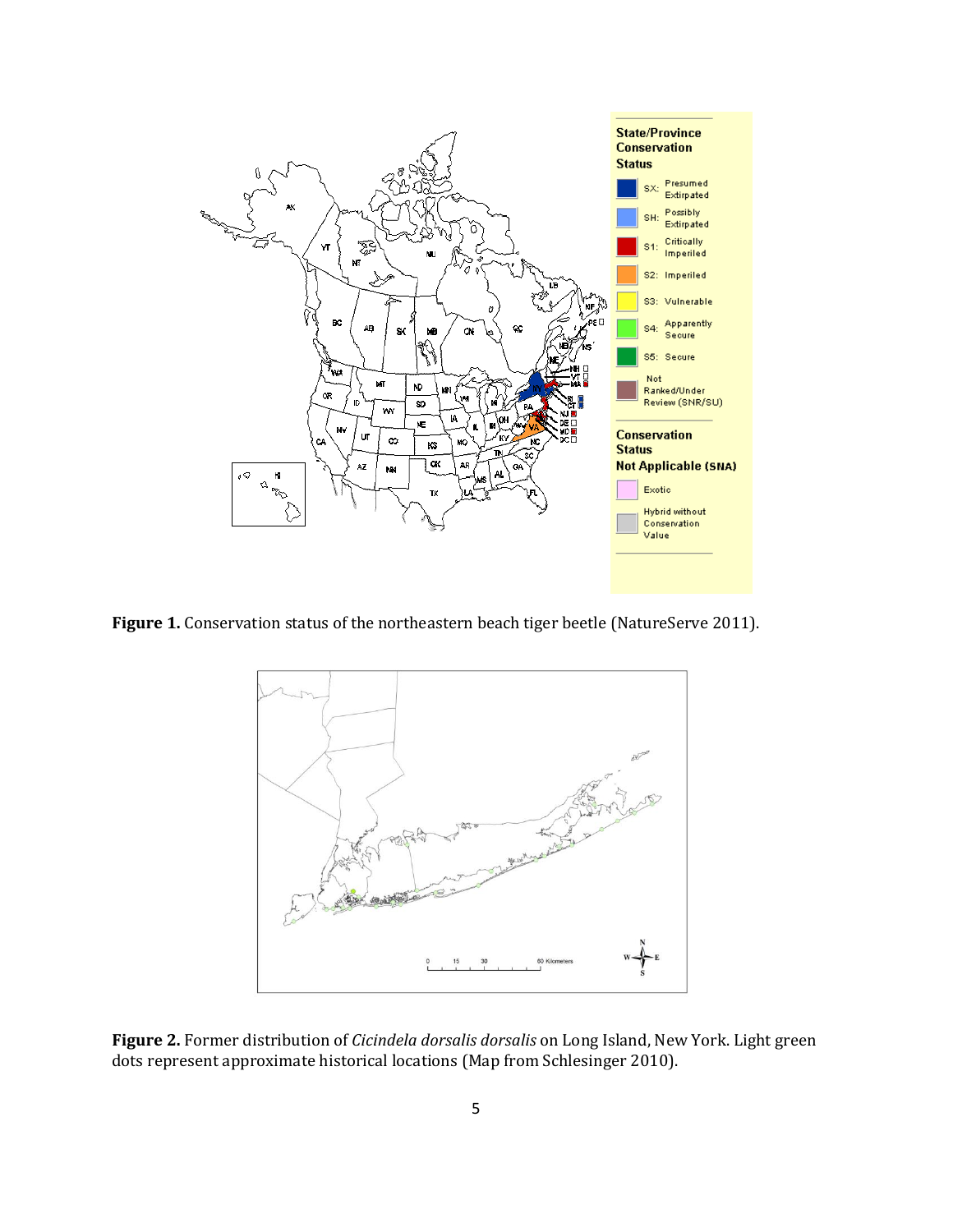# **III. New York Rarity, if known:**

| Historic      | # of Animals | # of Locations | % of State |
|---------------|--------------|----------------|------------|
| (select one)  |              |                |            |
| prior to 1970 |              | 24             |            |
| prior to 1980 |              |                |            |
| prior to 1990 |              |                |            |

# **Details of historic occurrence:**

Most of these occurrences were recorded during the early 1900s, with the most recent being 1945 (Schlesinger 2010).

| Current | # of Animals | # of Locations | % of State |
|---------|--------------|----------------|------------|
|         |              |                |            |

#### **Details of current occurrence:**

There are no current occurrence records for this species; it is presumed to be extirpated.

**New York's Contribution to Species North American Range:**

| <b>Distribution</b> (percent of NY where species occurs) |           | <b>Abundance</b> (within NY distribution) |  |
|----------------------------------------------------------|-----------|-------------------------------------------|--|
| <u>X</u>                                                 | $0 - 5%$  | abundant                                  |  |
|                                                          | $6 - 10%$ | common                                    |  |
|                                                          | 11-25%    | fairly common                             |  |
|                                                          | 26-50%    | uncommon                                  |  |
|                                                          | >50%      | rare                                      |  |

**NY's Contribution to North American range**

 $X$  0-5%

 $-$  6-10%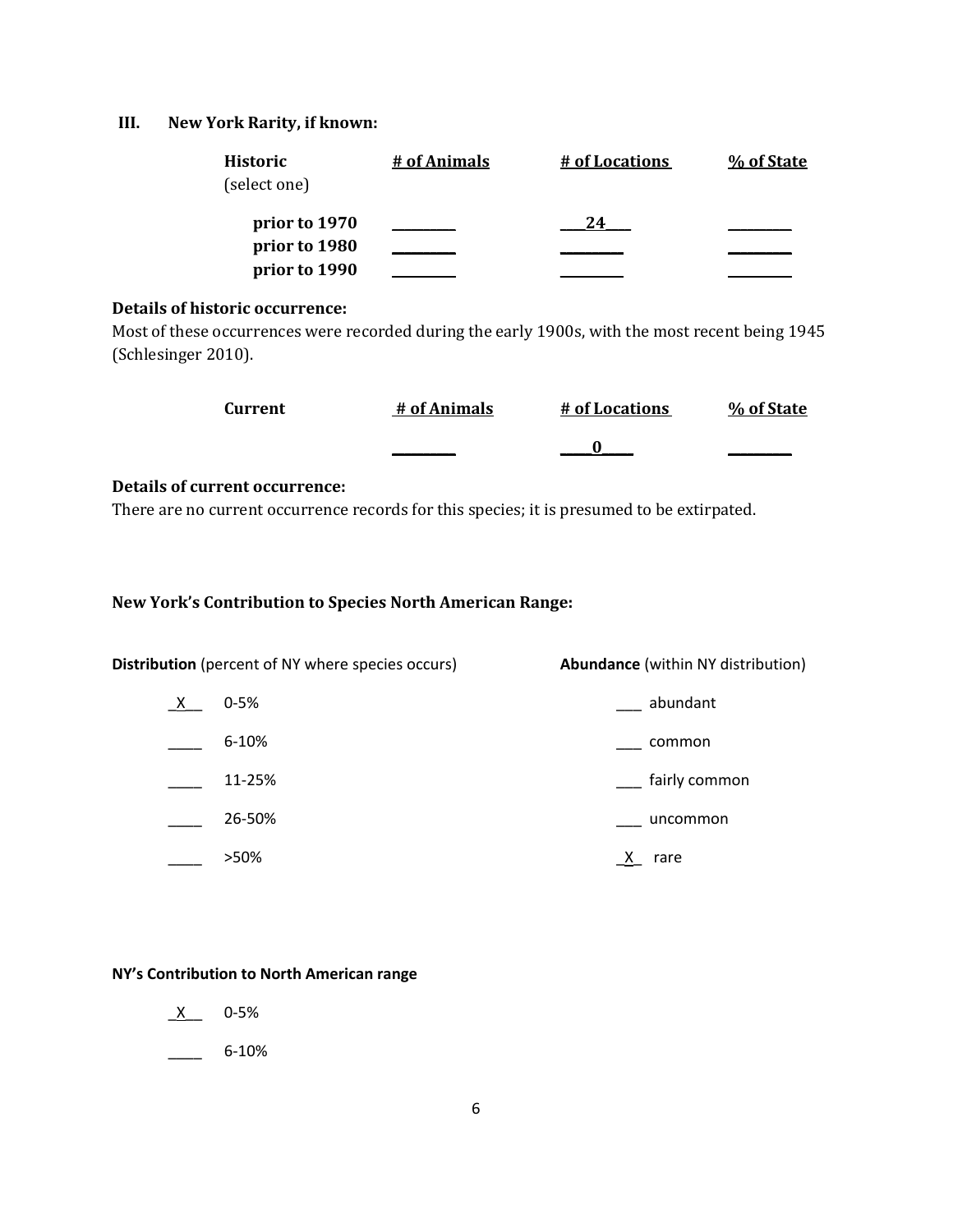\_\_\_\_ 11-25%

\_\_\_\_ 26-50%

\_\_\_\_ >50% certainty:

# **Classification of New York Range**

**\_\_X\_\_\_ Core**

**\_\_\_\_\_ Peripheral**

**\_\_\_\_\_ Disjunct**

# **Distance to nearest population:**

>60 miles to Martha's Vineyard, MA

# **Rarity Discussion:**

Two extant populations are known in the Northeast. One occurs on Martha's Vineyard, an island off Cape Cod, Massachusetts. A population at Monomoy National Wildlife Refuge, also off Cape Cod, was established with individuals translocated from the Martha's Vineyard population. At least 26 populations are known along the Chesapeake Bay.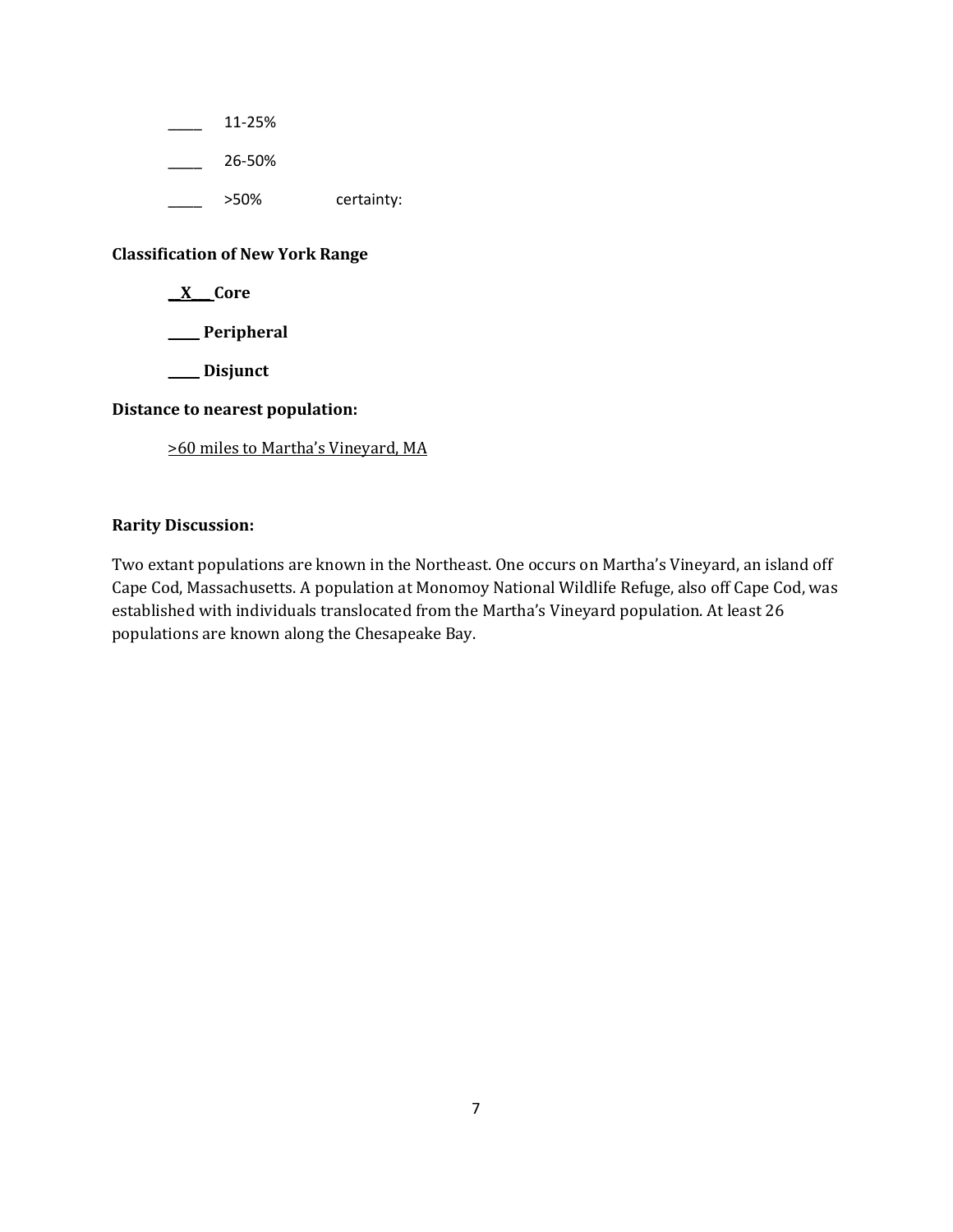### **IV. Primary Habitat or Community:**

**1.** Maritime dunes

# **Habitat or Community Type Trend in New York:**

| Declining<br>$\mathbf{X}$         | Stable | Increasing | <b>Unknown</b> |
|-----------------------------------|--------|------------|----------------|
| Time frame of decline/increase: _ |        |            |                |
| <b>Habitat Specialist?</b>        |        | $X$ Yes    | No.            |
| <b>Indicator Species?</b>         |        | X Yes      | No             |

#### **Habitat Discussion:**

This tiger beetle requires Atlantic Ocean sand beaches as habitat throughout its life cycle. Adults and larvae are typically found on beaches that are dynamic and have back beach vegetation. Preferred beaches are long and wide (greater than 5-8m (16-26ft) wide), have low human and vehicular activity, fine sand particle size, and a high degree of exposure (Hill and Knisley 1994).

**V. New York Species Demographics and Life History**

**\_\_X\_\_ Breeder in New York \****when it occurred in NY* **\_\_X\_\_ Summer Resident \_\_X\_\_ Winter Resident \_\_\_\_\_ Anadromous \_\_\_\_\_ Non-breeder in New York \_\_\_\_\_ Summer Resident \_\_\_\_\_ Winter Resident \_\_\_\_\_ Catadromous** \_\_\_\_\_ **Migratory only \_\_\_\_\_ Unknown**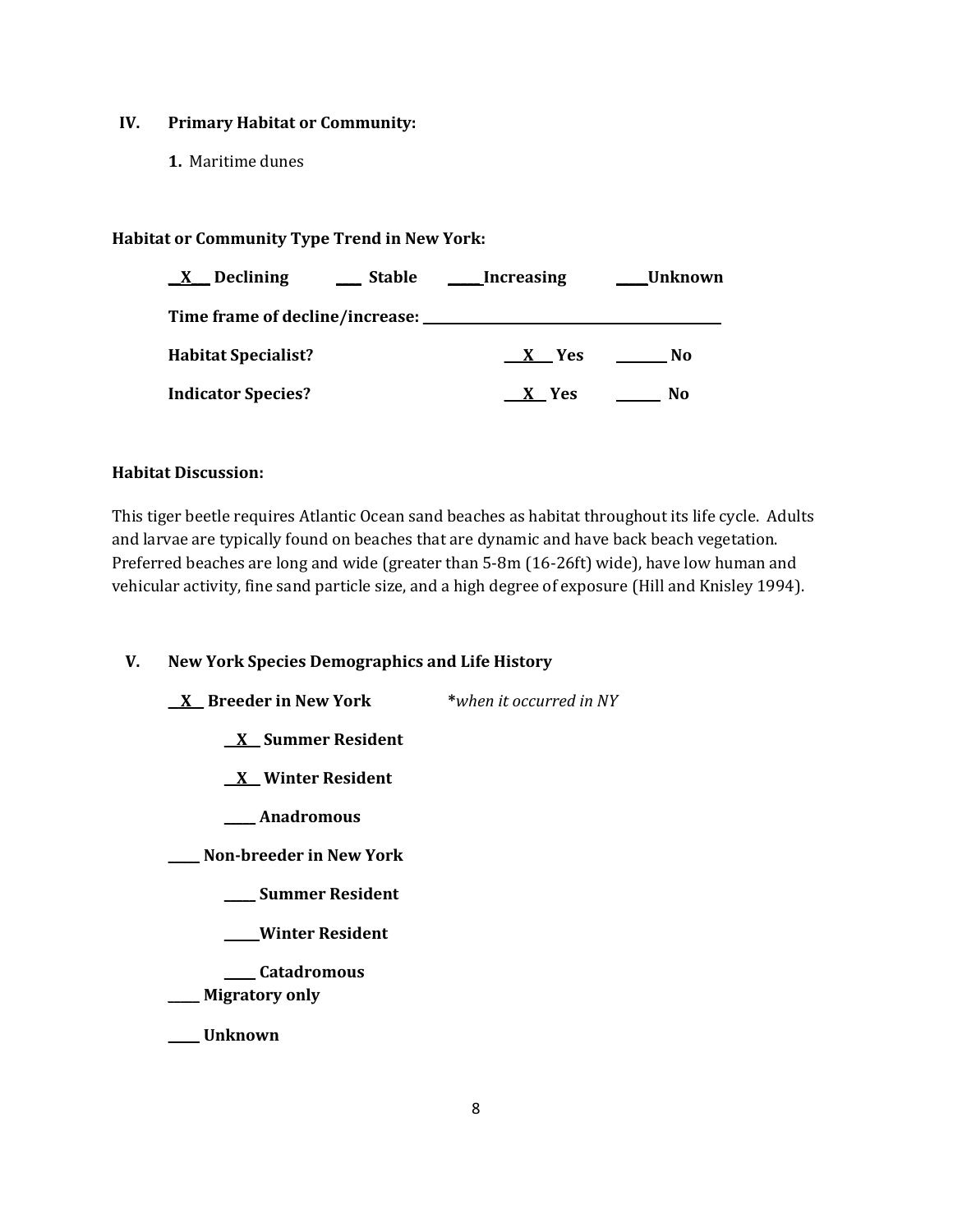#### **Species Demographics and Life History Discussion:**

Northeastern beach tiger beetles have a full, two-year life cycle. Adults emerge in late June, reach peak abundance by mid-July, and decline through early September. They feed, mate and bask at the water's edge on warm, sunny days. Some adults are also active on warm, calm evenings. High body heat is necessary for maximum predatory activity. Foraging occurs in the damp sand of the intertidal zone; prey species include lice, fleas, and flies. Adults also regularly scavenge dead crabs and fish.

Mating and egg-laying occur from late-June through August. Females deposit their eggs in the sand after mating, higher up the beach in the dunes. Eggs hatch and larvae appear in late July and August. Larvae experience three developmental stages or "instars." Most larvae reach the second instar by September and a few reach the third instar well into November, when larvae are still active.

Most overwinter as second instars. Next year, these same individuals overwinter again, this time as third instars. Overwintering occurs high up the beach; storms and wave activity are thus avoided. Both second and third instars emerge from winter inactivity in mid-March. Third instar larvae emerge, pupate in the bottom of their burrows, and re-emerge as winged adults in June, two full years after the eggs were laid.

Larvae live in vertical burrows located in the upper intertidal to high drift zone, where prey is most abundant. Larvae forage from their burrows, preying on passing insects. Their primary food sources are beach fleas, lice, flies and ants. Larvae are regularly covered during high tide; sand moisture is important. Larvae lack a hard shell and are subject to desiccation. They avoid hot, dry conditions. During the summer months they are inactive, going through a period of aestivation. With each successive stage of development, larvae grow in size and burrow deeper, going from 4 to 6-7 to 9-14 inches into the sand.

Populations of tiger beetles normally experience very high larval mortality and dramatic year-toyear, two to three fold fluctuations in abundance, sometimes resulting in local extinction. Weather factors such as flood tides, hurricanes, erosion and winter storms, mortality due to predators and parasites, and recreational beach use all contribute to the population declines. Natural enemies of adults include robber flies (Asilidae), birds and spiders. Larvae are preyed upon by parasitic, wingless wasps (Methocha), which lay their eggs on the tiger beetle larvae. The larval wasps develop by eating the larval tiger beetles. Mark-recapture study results have shown the beetles capable of traveling 5-12 miles from their original capture site.

#### **VI. Threats:**

Threats to this tiger beetle include changes to its shoreline habitat such as construction of groins and bulkheads, shoreline hardening through installation of rip rap, human use (especially vehicles), sand backfill/deposition, pesticides, oil spills, storms, sea level rise, invasive species, erosion, and disruption of sand sources (USFWS 2009).

Hurricanes can have a significant effect on tiger beetle populations. Hurricane Ernesto in 1996 and Hurricane Isabel in 2003 reduced populations in Virginia and the Chesapeake Bay respectively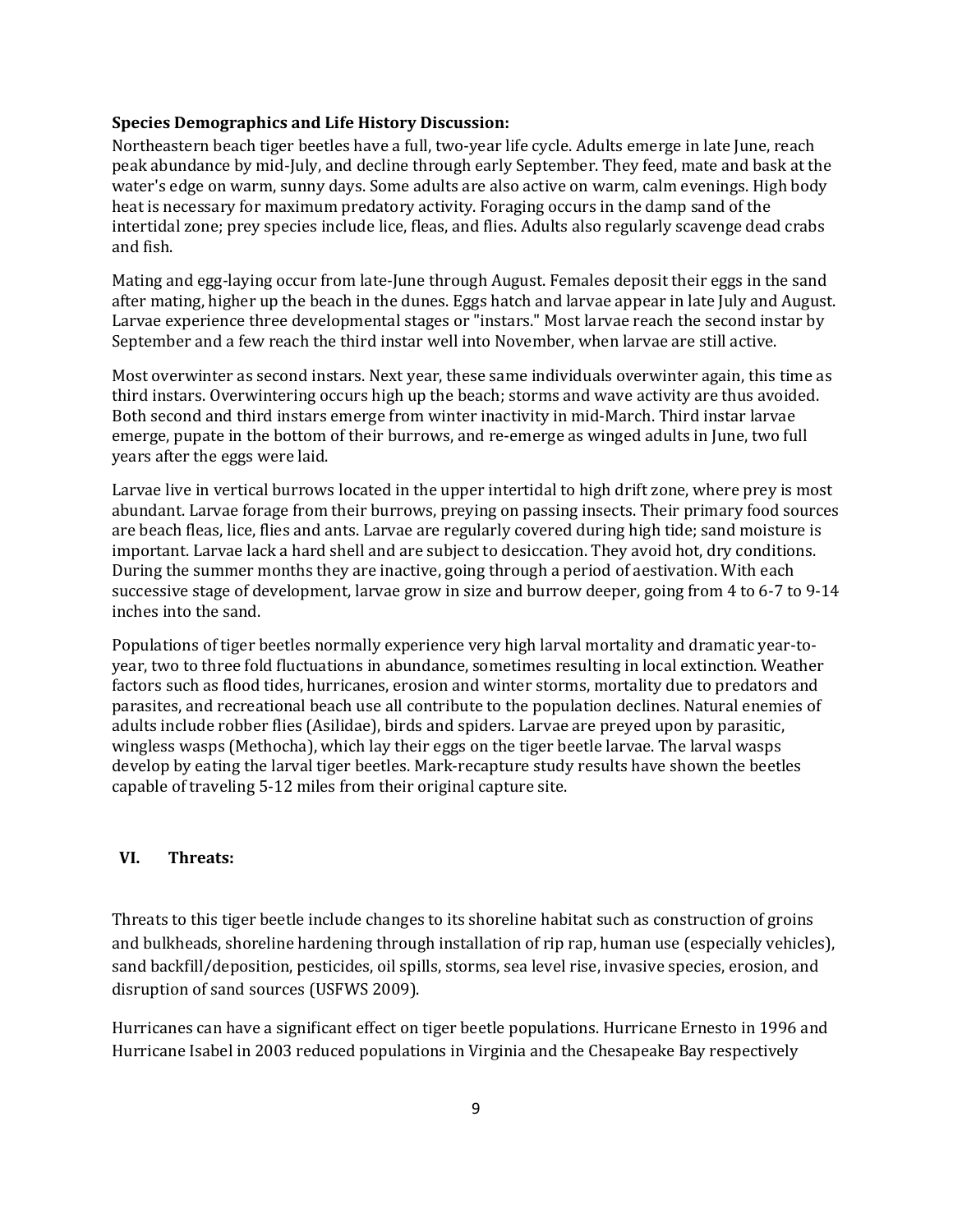(USFWS 2009). Sea level rise due to climate change is expected to eventually inundate habitat on Long Island that is potentially suitable for reintroduction.

#### **Are there regulatory mechanisms that protect the species or its habitat in New York?**



The northeastern beach tiger beetle is listed as a threatened species in New York and is protected by Environmental Conservation Law (ECL) section 11-0535 and the New York Code of Rules and Regulations (6 NYCRR Part 182). A permit is required for any proposed project that may result in a take of a species listed as Threatened or Endangered, including, but not limited to, actions that may kill or harm individual animals or result in the adverse modification, degradation or destruction of habitat occupied by the listed species. It is also protected as a federally-listed Threatened species.

# **Knowledge of management/conservation actions that are needed for recovery/conservation, or to eliminate, minimize, or compensate for the identified threats:**

#### From Schlesinger (2010):

Nearly all historical locations for *C. d. dorsalis* have now been surveyed. Even though some of the few remaining sites are remote islands, it is highly unlikely that this species will be discovered again in New York. Recent surveys have strengthened the notion that not only is the species extirpated from New York, but that unless management of ocean beaches changes, it will never return. Beach stabilization, the primary agent of habitat destruction for C. d. dorsalis (Stamatov 1972, Nothnagle & Simmons 1990, Hill & Knisley 1993a, Knisley et al. 2005, Blanchard 2006, U.S.Fish and Wildlife Service 2009) would be a huge restoration effort and politically very challenging to reverse. Not all beaches have been stabilized, but even on those where natural processes of wave action and erosion are allowed to continue, there are other threats. Nearly all beaches surveyed had significant vehicle traffic, which most experts (Stamatov 1972, Nothnagle & Simmons 1990, Hill & Knisley 1993a, Knisley et al. 2005, Blanchard 2006, U.S.Fish and Wildlife Service 2009) agree is another chief cause of decline for this species and beach tiger beetles more generally. If managers of beaches are willing to restrict some destructive forms of recreation, and treat some beaches as wilderness, then certain beaches with intact structure and natural processes might once again be suitable habitat for C. d. dorsalis. Admittedly, it is hard to offer too much encouragement regarding reintroduction. The one attempt at reintroduction of this species (Knisley 2005) has apparently failed (USWFS 2009). In addition, with global climate change threatening coastal ecosystems (Parry et al. 2007), it might be a difficult restoration project to sell to land managers and the public—if the beaches themselves could disappear in 50 years, why attempt to reintroduce the native fauna? These questions, nonetheless, deserve serious discussion in State Parks master planning and management of federal lands like Gateway National Recreation Area and Fire Island National Seashore, as the majority of potentially suitable habitat remaining falls under their jurisdiction.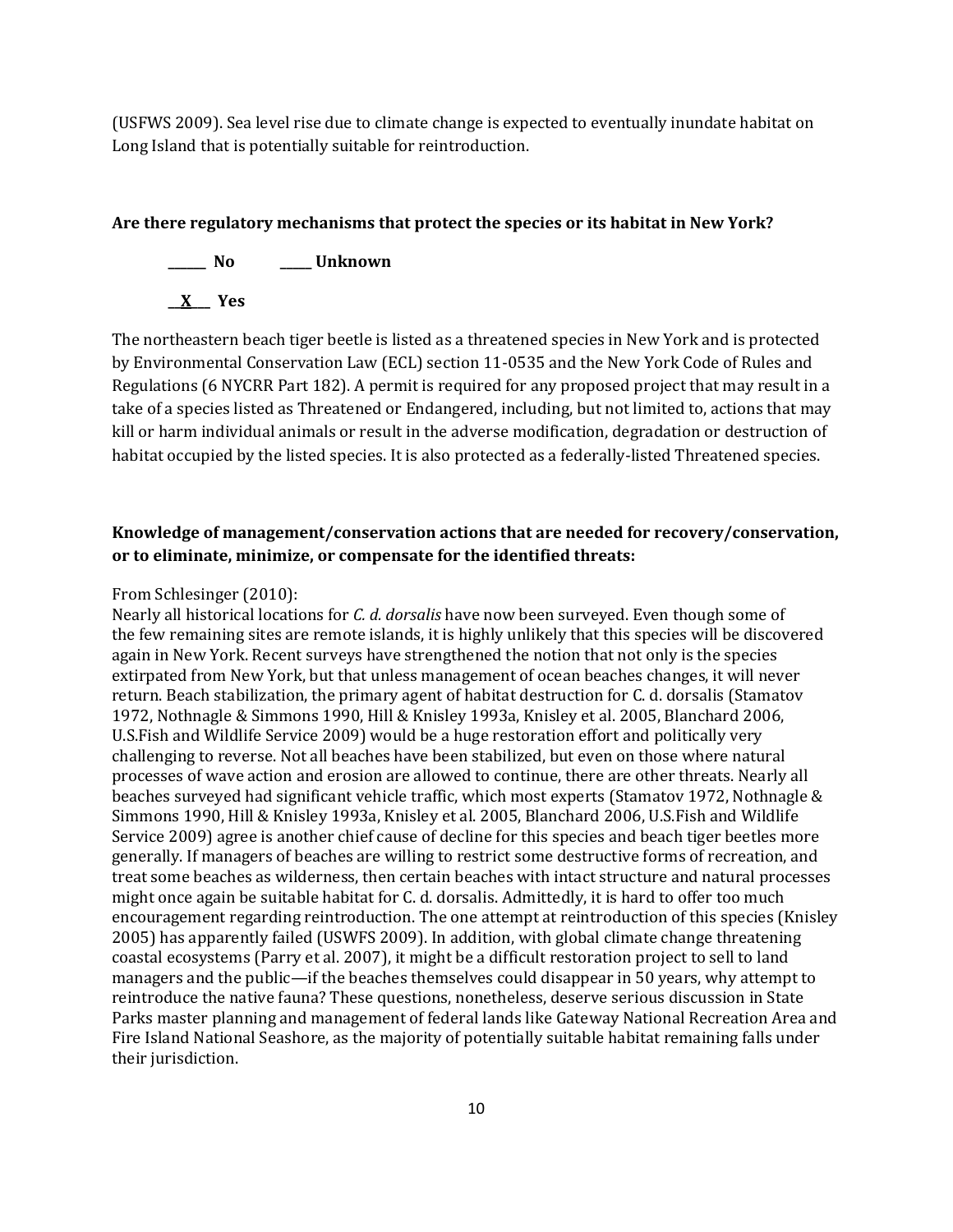Schlesinger (2010) recommends that this species be listed as Endangered in New York.

The Comprehensive Wildlife Conservation Strategy (NYSDEC 2005) includes recommendations for the following actions for the beach tiger beetles, and for the northeastern beach tiger beetle in particular.

# **Habitat research:**

Beaches on Long Island where the Northeastern beach tiger beetle formerly occurred or could occur should be examined to determine if any support large populations of an associated species (*Cicindela hirticollis*) or have other factors (such as a long stretch of beach where vehicle and heavy foot traffic is restricted) suggesting that they may be capable of supporting a population of Northeastern beach tiger beetle. Coordinate with Northeastern beach tiger beetle Recovery Team.

#### **Other management plan:**

\_\_\_\_ Information from surveys should be provided to the USFWS recovery teams for Northeastern beach tiger beetle and Puritan tiger beetle.

# **Relocation/reintroduction:**

An assessment as to the feasibility of a New York reintroduction site for Northeastern beach tiger beetle should be given consideration in conjunction with USFWS Northeastern beach tiger beetle Recovery Team planning. Introductions took place in New Jersey in 1994, 1995, and 1997 and the beetles were still present as of 2003 (USFWS 2004).

# **Statewide baseline survey:**

Status surveys should be conducted to definitively determine if Northeastern beach tiger beetle is extirpated from the state. In at least one case, access to private lands will be essential.

\_\_\_\_ Compile a complete list of all beaches searched for Northeastern beach tiger beetle in recent years as part of NY Natural Heritage Program surveys of NYS

#### **VII. References**

Hill, J. M., and C. B. Knisley. 1994. Northeastern Beach Tiger Beetle (*Cicindela dorsalis dorsalis* Say) Recovery Plan. Final report to the U.S. Fish and Wildlife Service. 53 pages.

Knisley, C. B., J. I. Luebke, and D. R. Beatty. 1987. Natural history and population decline of the coastal tiger beetle, Cicindela dorsalis dorsalis Say (Coleoptera: Cicindelidae). Virginia Journal of Science 38:293-303.